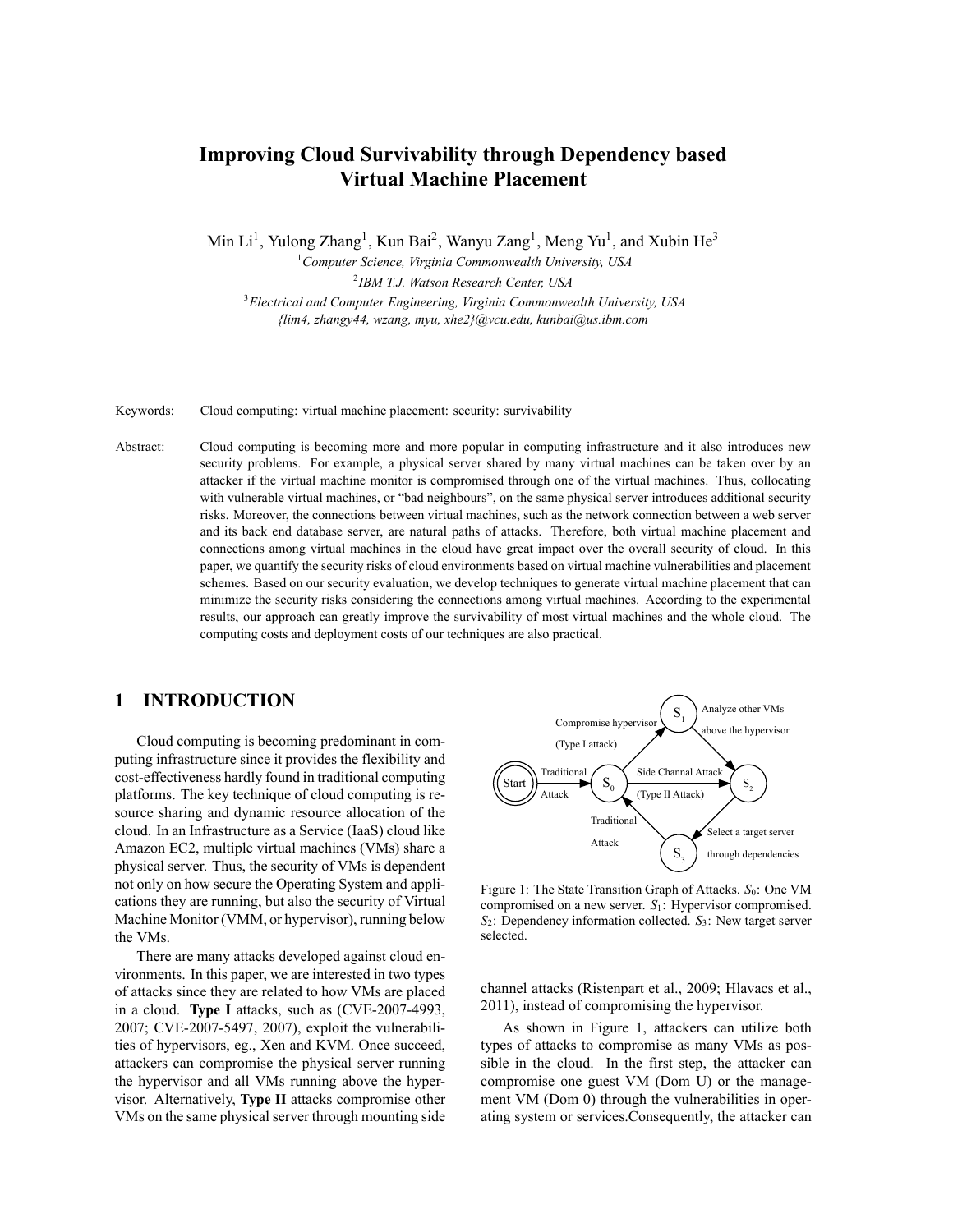launch side channel attacks to collect information of other VMs on the same physical server. The information can also be collected using type I attacks, as shown in Figure 1. Because network connections, e.g., from a web server to a back end database server, may leak security information such as authentication information on the database server, the attacks can cause cascading effects, or *domino effects* in the cloud. Also, the connections among VMs become paths of attacks,

For example, the attack "Hey, you get out of my cloud" (HYG) (Ristenpart et al., 2009) is one kind of type II attack. The initial stage of the HYG attack is to locate the target VM. Once success is achieved, the attacker will try to launch a VM on the same physical server. It is a placement based attack and the success of the attack depends on the placement strategies of the cloud, or the configuration policy of the cloud.

In this paper, we present an approach of virtual machine placement based on the security evaluation of VMs and the dependencies among them. Our technique not only increases the survivability of cloud but also is compatible with performance requirements. In security evaluation, we use Discrete Time Markov Chain (DTMC) to analyze the possibility of being compromised for each VM. In performance evaluation, we calculate both migration cost and the distance of placement. Based on performance and security analysis, we generate a new VM placement.

To the best of our knowledge, this paper is the first effort to develop the following mechanisms and techniques to enhance cloud security through changing cloud placement. The contributions of this paper are summarised as below:

- We propose a systematic approach to evaluating security risks of a cloud placement plan.
- Based on our security evaluation, we propose an innovative and practical approach to generate a safe placement plan.
- Our placement generation is compatible with performance requirements since it is also based on dependencies among VMs.
- The experimental results confirm that our placement plan can significantly improve the survivability of VMs in cloud.

In section 2, we review related work about VM placement and indicate our unique contributions. Section 3 defines the attack model and describes our goals of placement. In Section 4, we explain the architecture of our implementation, dependency based VM placement strategy, and other implementation details. In Section 5, we show how well our technique perform over real data.



Figure 2: Cloud Placement Example.

# **2 RELATED WORK**

A good VM placement plan can immensely improve the performance. For example, (Sindelar et al., 2011) demonstrated that memory share based placement can save the memory resources of a server. In their proposed placement scheme, VMs with the most shared pages are collocated in the same physical server.

To improve efficiency, (Yusoh and Tang, 2010) developed a generic algorithm to create a placement plan to reduce Estimated Total Execution Time (ETET). Work (Lucas Simarro et al., 2011) provided a scheduling model to optimize virtual cluster placement through cloud offers. The cloud prices and user demand have been considered in the model. The experimental results on the real data show that dynamic placement plan can bring more benefits on reducing users' costs than the fixed one.

Unfortunately, none of the above work considered the security issue. Our previous work (Zhang et al., 2012) proposed to periodically migrating VMs based on game theory, making it much harder for adversaries to locate the target VMs in terms of survivability measurement. However, our previous work did not discuss how to evaluate the security of a cloud placement and how to generate a placement plan to improve the cloud security. This paper proposes an innovative and effective placement strategy based on dependency relations among VMs.

## **3 SYSTEM OVERVIEW**

In this section, we describe our basic assumptions and the goals of VM placement.

# **3.1 Characteristics**

An example of virtual machine placement is shown in Figure 2. The most important component is Virtual Machine and Node. Each virtual machine runs different services and some of the VMs are dependent on others.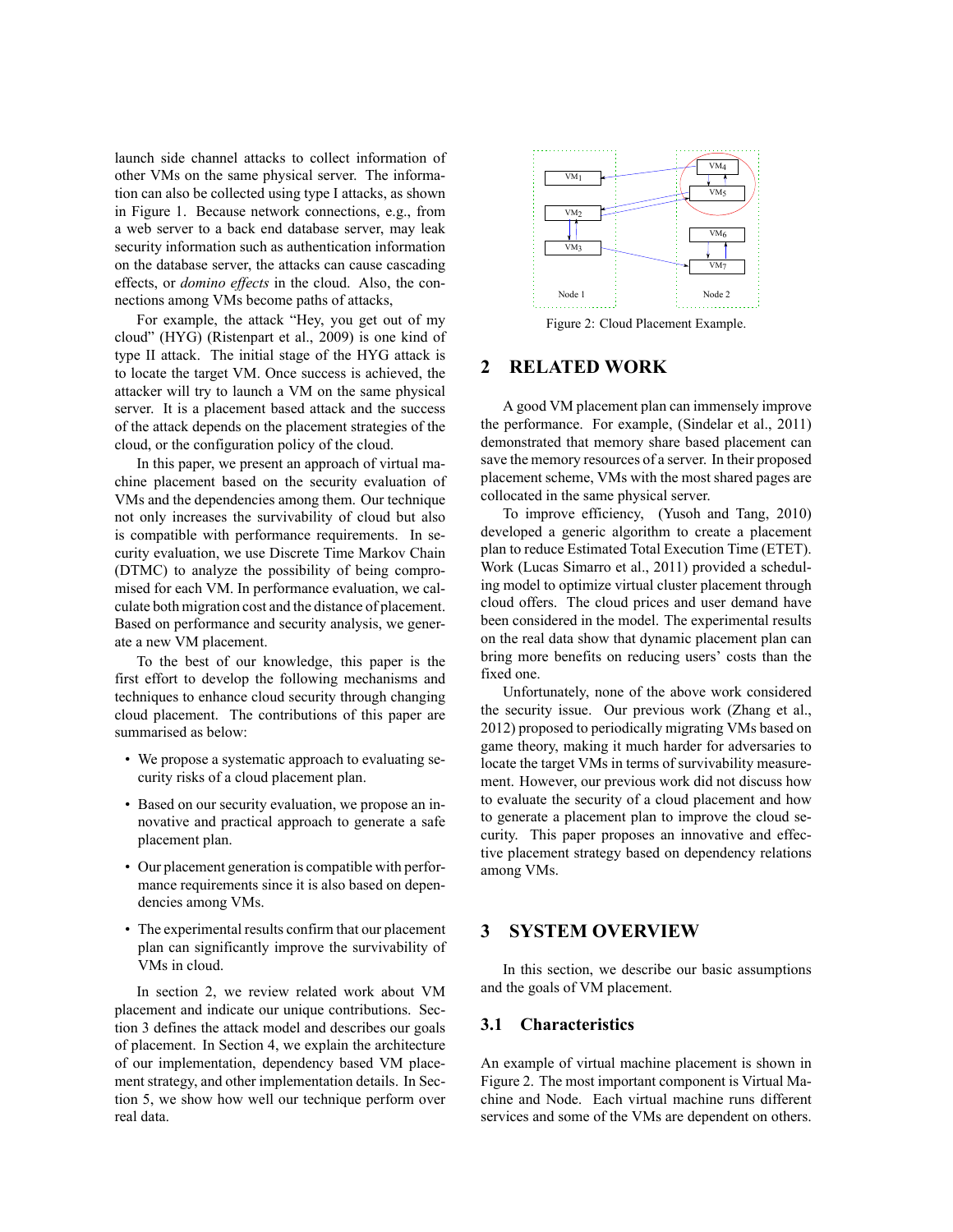Node represents a physical machine which runs a few to many VMs, given the limit of hardware resource. In Figure 2, Node 1 has three VMs while Node 2 holds four VMs. Besides, Cloud Provider has necessary privileges to scan vulnerabilities of VMs and obtain information of network connections among VMs.

In addition, We assume the following about an attacker.

- 1. The attacker can exploit the vulnerability of a hypervisor or a VM.
- 2. The attacker follows the state transition graph in Figure 1 to compromise VMs step by step.
- 3. The attacker always chooses the easiest target to compromise in each step, in terms of the vulnerabilities in VMs and the attacker's skills.
- 4. The attacker has no global view of the cloud at the beginning of the attacks. However, the attacker may acquire more knowledge after compromising more nodes in the cloud.

Since the success of attacks highly depends on the placement strategy of cloud. Our purpose is to present systematic solution which reduces the security risks for both Type I and Type II attacks while not sacrificing performance.

We can defeat Type I attacks because our mechanism will change the VM placement strategy after a specific time. Hence, if an adversary plan to compromise a specified VM through compromising hypervisor and the whole node. The VM can survive if it can be migrated to other node before an attacker compromise the node. In addition, we can also resist Type II attacks because we try to assign dependent VMs in the same node. In this situation, it is difficult for the adversary to compromise other nodes. Hence, we increase the survivability of VMs on other node. In this work, we try to both **reduce the number of compromised VMs** and **increase the survivability of services**.

To verify the improvement of survivability of service, we define the survivability of service. Service is accomplished by a set of *connected VMs*, which are defined as VMs have data transmission.Next, we provide the definition of *compromised possibility of VM* that the possibility of being compromised for a given VM at specific associate attack step. According to the definition, we can give a theorem about how to evaluate the survivability of service.

## **Theorem 1 (Survivability of a Service).** *Given*

*a service S<sup>i</sup> (VM chain) including some related*  $S_i$  = { $VM_a$ ,  $VM_b$ , ...,  $VM_n$ } *and node set*  $N =$  ${N_1, N_2, ..., N_m}$ *, If the survivability in specific attack step for the Nodes which hold the VM belong to Si is {PN*1*, PN*2*, ..., PNm}, Then survivability (PS) for*



Figure 3: Architecture.

*service S<sup>i</sup> is below:*

$$
PS_i = \prod_{j=1}^{m} PN_j.
$$
 (1)

Now we change the question from how to evaluate a service to the one how to evaluate a node. Then, calculating the node survivability in Equation 1 becomes the critical problem. To solve the problem, we define the survivability of a node.

**Theorem 2 (Survivability of a Node).** *Given a node N and a set of VMs* =  $\{VM_a, VM_b, ...VM_m\}$  *which locate at node N, and the compromised probability for these VMs are*  $\{P_a, P_b, ..., P_m\}$ *, the survivability (PN) for Node N is below:*

$$
PN_N = \prod_{j=1}^m (1 - P_j)
$$
 (2)

Because we assume if an adversary takes over a VM, the physical node will highly possibly be compromised. In other words, survivability possibility of a physical node is possibility that all owned VMs survive in this attack, so we can obtain equation 2. Similarly, survivability possibility of service is possibility that all VMs which constitute this service can survive in this attack. In addition, because we assume if the node is compromised, all VMs on this node can't work, the survivability possibility of VM is equal to survivability possibility of physical node, so we can acquire Equation 1.

# **4 IMPLEMENTATION**

The structure of our implementation is shown in Figure 3. In order to improve the overall security level while not sacrificing performance, our design includes three components: security evaluation, strategy generation, and performance evaluation. Periodically, the cloud provider changes VM placement to defend against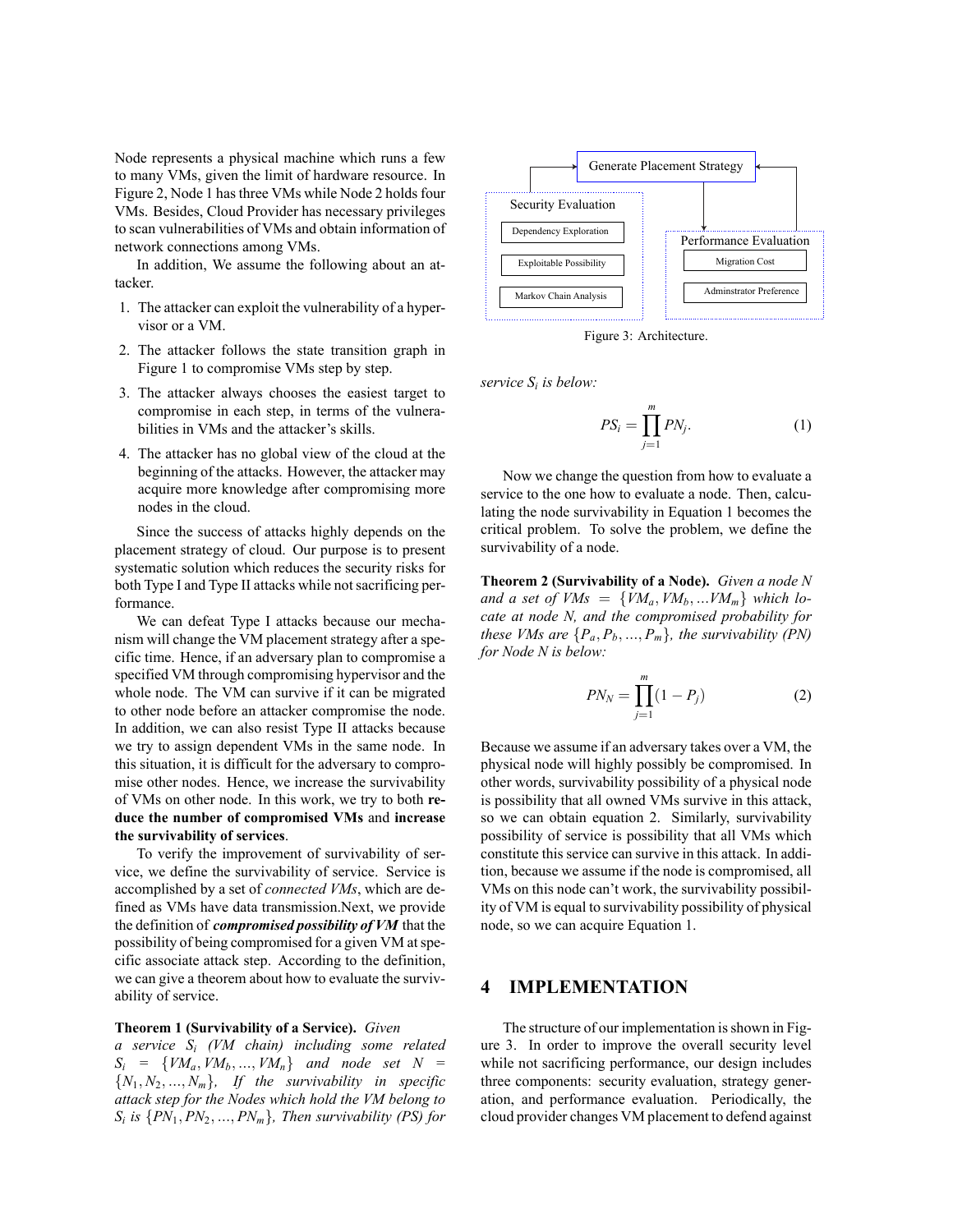placement based Attacks. First, a dependency exploration mechanism identifies the service dependency relations among VMs. In our design, we identify the dependency relations through network connections. Since the operating system maintains the information about network port and IP address, we collect the network information through the operating system. In the following, we score each VM's security level according to the National Vulnerability Database (NVD). Afterwards, we map the vulnerabilities to the possibility of compromise and leverage Discrete Time Markov Chain Analysis (DTMC) to predict the possibility of successful attacks in each attack step. Finally, we design an algorithm to create the placement plan. Integrated with migration cost and migration time analysis, we can conclude the final placement solution.

## **4.1 Security Evaluation**

The Security Evaluation component consists of exploitable possibility assessment and Markov chain analysis. First, we explore dependency relations among all VMs and construct a graph based on the dependencies. Second, we scan each VM against the National Vulnerability Database to generate a estimate value in terms of the VM's security level. Third, we use Markov chain to predict the possibility of being attacked for each VM.

#### **4.1.1 Dependency Exploration**

The dependency relations among VMs is the basis of security evaluation. There are already many research on how to discover dependency relations between VMs. For example, LWT (Apte et al., 2010) identifies the cross-domain dependencies by CPU utilization. The authors claim that there will be the same spike in the CPU utilization of dependent VMs. Hence how to identify the dependency of VMs is out of the scope of our work. In this paper, we simply use network topological structure information like IP address and network port numbers generated by netstat to identify dependency relations. After all dependency relations are obtained, we can construct the VM Dependency Graphs like the one shown in Figure 2.

#### **4.1.2 Exploitable Vulnerability**

In order to quantify the exploitable vulnerability, we use the Common Vulnerability Scoring System(CVSS) (CVSS, 2012). CVSS includes three metrics group: base, temporal, and environment. Each of the metrics represents different characters of vulnerabilities.

Now we have the quantified vulnerability for each VM. We need to map the quantified vulnerability to the



Figure 4: An example based on Markov Chain Analysis.

possibility of compromise for each connected VM. Here we use a linear mapping function. Given a VM *VM<sup>a</sup>* and the vulnerability score of VMs connected with *VM<sup>a</sup>* is  $\{V_1, V_2, ..., V_n\}$ , the possibility of compromise for  $VM_a$ , denoted by  $P_a$ , is given by Equation 3.

$$
P_a = \frac{V_a}{\sum_{k=1}^n V_k} \tag{3}
$$

The linear mapping Function 3 is very simple, however, more complex mapping functions can be used and the following discussions will remain the same.

#### **4.1.3 Markov Chain Analysis**

We run Markov Chain analysis over an *Attack Dependency Graph* which is defined as follows.

**Definition 1.** *Attack Dependency Graph: Given the Dependency Attack Graph*  $G\langle V, E \rangle$  *of an attack and two virtual machines*  $v_1$  *and*  $v_2$ *, where V is the set of virtual machine, and E is the set of transitions among attack, if there exists an edge e*  $\in$  *E from v*<sub>1</sub> *to v*<sub>2</sub>*, then v*<sub>2</sub> *is* attack dependent *on*  $v_1$ *, denoted by*  $v_1 \rightarrow v_2$ *. Besides, the possibility of transition is determined by Equation 3*

All virtual machines in the cloud and attack dependencies among them can be represented by one or a set of attack dependency graph(s) (ADG). Besides if we associate a probability to each edge, an ADG can be modelled by a Discrete Time Markov Chain (Sahner et al., 1997). Given *n* nodes in the ADG, the initial probability distribution on each node (that a particular node is compromised) is  $\pi(0) = (1, 0, 0, \dots, 0)$ . After the  $k^{\text{th}}$  step, | {z } *n−*1

the probability that the attacker can reach other nodes in the ADG can be calculated by Equation 4.

$$
\underline{\pi}(n) = \underline{\pi}(0)\mathbb{P}^n \tag{4}
$$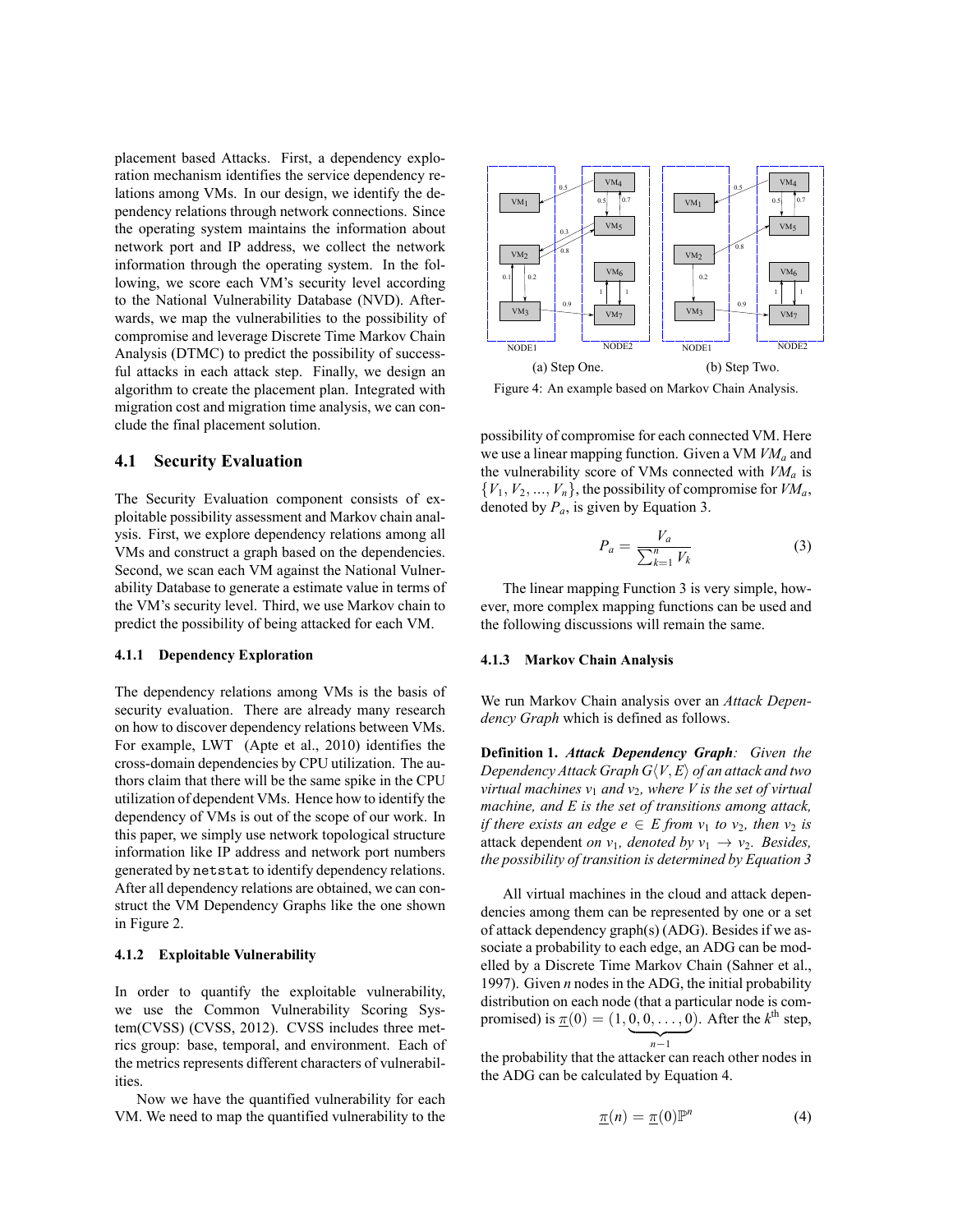where  $\mathbb P$  is the state-transition probability matrix of DTMC and  $\mathbb{P} = \mathbb{P} \cdot \mathbb{P} \cdots \mathbb{P}$ .  $\mathbb{P}$  is given by  $\{a_{ij}\}\$ , where  $\overline{\phantom{a}}$ 

*n*<sub>*i*</sub> is the probability associated to edge  $v_i \rightarrow v_j$ .

The initial  $P$  can be determined by attacker's first choice. If attacker can compromise  $v_i$  from  $v_i$  based on compromised possibility which has been scored by CVSS and mapped by equation 3, then we assign  $a_{ij}$  as this score. In order to eliminate loop in ADG, we will remove the compromised node and its edges. Here, to simplify our work, we just convert the example (Figure 2) to ADG format and assume that  $\frac{1}{m}$  as the probability to each transition to the successor.if  $v_i$  has m successors. However, it's not hard to assign the initial  $\mathbb P$ using CVSS (CVSS, 2012).

In Figure 2, we assume that the first compromised VM should be  $VM_2$ , so  $\pi(0) = \{0 1 0 0 0 0 0\}$ . Hence we may obtain the ADG for step one and step two in Figure 4. Finally attack possibility for 6 attack step from above assumption.

|                         |  |  | 0        |       |          | 0        | 0                | $\Omega$ | $\Omega$ |
|-------------------------|--|--|----------|-------|----------|----------|------------------|----------|----------|
| $\frac{\pi(0)}{\pi(1)}$ |  |  | $\theta$ | 0     | 0.2      | $\theta$ | $\bf{0}$         | 0.8      | 0        |
|                         |  |  | $\theta$ | 0.26  | 0        | 0.56     | $\bf{0}$         | $\theta$ | 0.18     |
| $\pi(2)$                |  |  | 0.56     |       | 0.26     | $\theta$ | $\boldsymbol{0}$ | 0.18     | $\Omega$ |
| $\underline{\pi}(3)$    |  |  | 0        | 0.026 | $\Omega$ | 0        | 0                | $\Omega$ | 0.414    |
| $\frac{\pi(4)}{\pi(5)}$ |  |  | $\theta$ | 0     | 0.026    | $\theta$ | $\boldsymbol{0}$ | 0.414    | $\Omega$ |
|                         |  |  |          |       |          |          |                  |          |          |
|                         |  |  |          |       |          |          |                  |          |          |

where  $\pi(k)$ ,  $0 \le k \le 5$  is the probability distribution in step *k*. In the above example, according to  $\pi(4)$ , in the  $4<sup>th</sup>$  step, the probability that  $VM<sub>2</sub>$  is compromised will be 2.6% and the probability that  $VM_7$  is compromised will be 41*.*4%.

### **4.2 Placement Generation**

From the above discussion, we have gained the possibility of being attacked for each VM. Therefore, we design an algorithm to generate placement plans. The core part of the algorithm is to separate VMs with high risks from VMs with low risks. The algorithm tries to assign VM with connections to same node.

In the first part of the algorithm, we separate VMs from others. The VMs with high risks, called *dangerous VMs* are identified by DTMC analysis. In DTMC analysis, at a specific step, if the probability of being compromised of a VM is larger than zero, the VM has high security risk in this step. A VM compromised in earlier steps is considered at higher risk level than the ones compromised at later steps. To satisfy our goal functions, we sort VM set in descending order of attack possibility. Then, we assign each node a VM from the first one of VM set. Then we choose the node with minimal attack possibility to hold the rest of VMs. If the current node is full, we choose next node until VM set is empty. To minimize the number of migratedVM, our placement plan will consider the previous plan. For example, if one VM belongs to the physical node without dangerous VMs in preceding placement and for new placement plan, this VM is still put into a node without dangerous VMs. Then we will not migrate this VM because migration this kind of VM will not increase VM security but decrease the migration performance.

### **4.3 Performance Evaluation**

In this section, we discuss the overhead of our placement mechanism. We will look at the following types of costs: the computing costs of placement, the *migration time* of a VM, and the total number of migration needed to achieve a new placement, or *migration path*.

#### **4.3.1 Computing costs**

 $\setminus$ 

 $\begin{array}{c} \hline \end{array}$ 

The computing costs include the costs of DTMC and the algorithm. The algorithm complexity is polynomial. The cost of DTMC, denoted by *CDTMC*, is defined as the following.

**Definition 2 (Cost of DTMC).** *Given a series of K Attack Steps and the cost for step i is PDTMC<sup>i</sup> , the performance cost for this series of attack steps is*

$$
C_{DTMC} = \sum_{i=1}^{K} PDTMC_i \tag{6}
$$

According to our experiments, the costs of matrix multiplication for each attack step in DTMC is *polynomial time complexity* is  $PDTMC_i = i^3$ . Our experiment result of DTMC shows calculation complexity for a cloud with 2048 VMs in term of 7 steps,  $C_{DTMC}$  =  $\sum_{i=1}^{7} PDTMC_i = 38.36s$ . In general, regarding with a cloud with N VMs in term of M steps, the total calculation for DTMC is  $\sum_{i=1}^{M} PDTMC_i^N$ .

### **4.3.2 Migration Time and Migration Path**

When migrating a VM, the VM is usually shut off first, hence, migration time is one of the most significant factor we should consider in order to improve the system performance. Figure 5 presents a migration delay of Web server on our platform.

The cost on migration path happens when a new placement plan is deployed. The cost may differ if the VMs are migrated in a different order because immigrated VM should wait until the target node has enough space. In addition, we should choose suspended VMs to migrate first because migrating suspended VMs will not cause performance loss. Therefore, we should try to